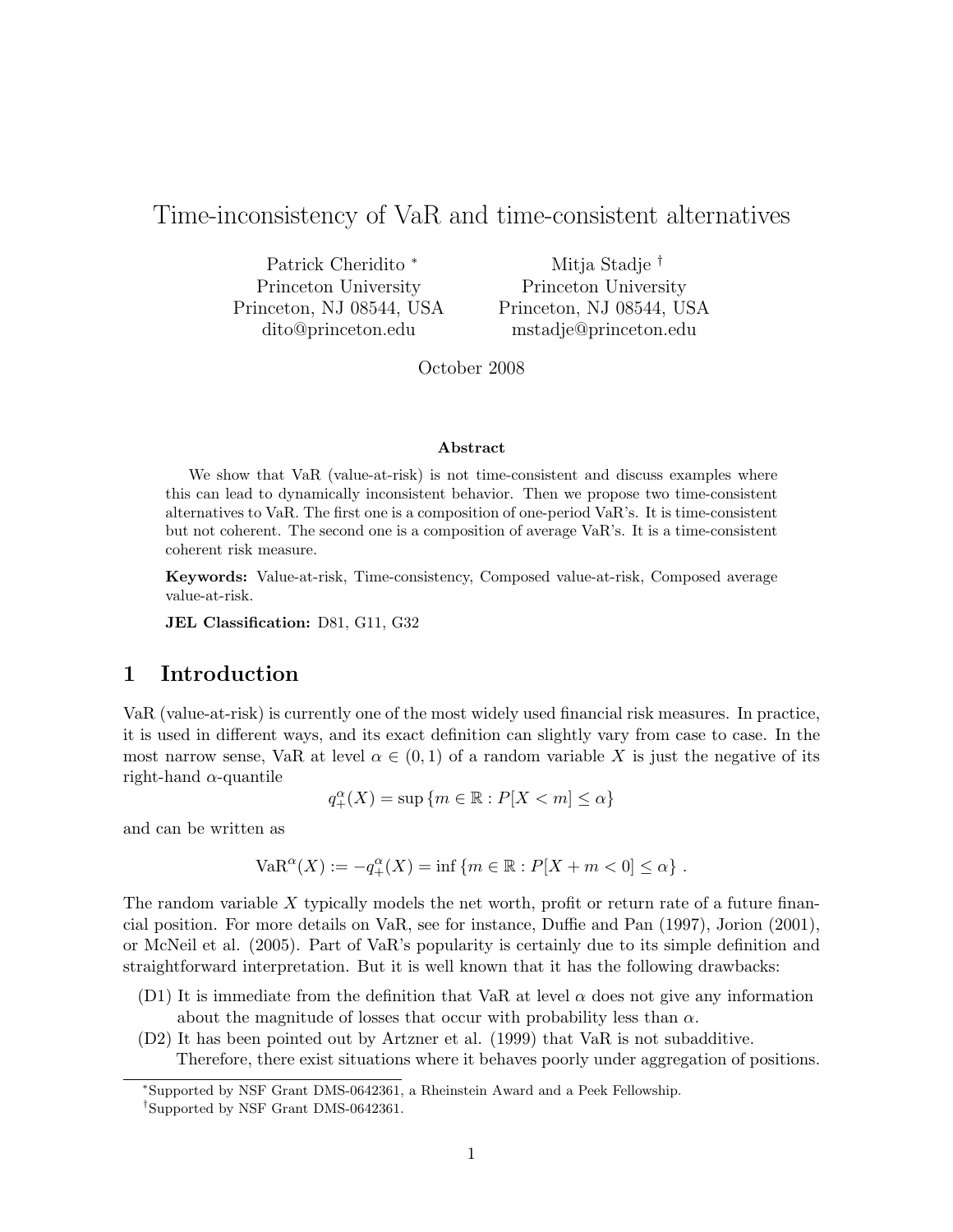(D3) Since VaR is not convex, optimization problems with VaR constraints can be difficult to solve numerically; see for instance, Winker and Maringer (2007).

In this paper we show that VaR is not time-consistent, discuss some ramifications and propose ComVaR (composed value-at-risk) and ComAVaR (composed average value-at-risk) as alternatives. We start with a short review of dynamic risk measures and the notion of timeconsistency. Then we give examples that show the time-inconsistency of VaR and how this can lead to dynamically inconsistent behavior. Finally, we discuss composed VaR and composed AVaR as time-consistent alternatives to VaR.

### 2 Dynamic risk measures and time-consistency

Consider a dynamic setup where time runs through the discrete set  $\{0, 1, \ldots, T\}$  for some fixed natural number T. Let  $(\Omega, \mathcal{F}, (\mathcal{F}_t)_{t=0}^T, P)$  be a filtered probability space and denote by  $L^0(\mathcal{F}_t)$  the vector space of all real-valued,  $\mathcal{F}_t$ -measurable random variables, where two random variables are identified if they coincide P-almost surely. We write  $X \geq Y$  for random variables X and Y with the property  $P[X \ge Y] = 1$ . A dynamic risk measure on  $L^0(\mathcal{F}_T)$  consists of a sequence of mappings

$$
\rho_t: L^0(\mathcal{F}_T) \to L^0(\mathcal{F}_t), \quad t = 0, \ldots, T-1,
$$

where  $\rho_t(X)$  is understood as an assessment of the downside risk of the position X conditional on the information available at time  $t$ . We work with the following notion of time-consistency:

**Definition 2.1** A dynamic risk measure  $(\rho_t)_{t=0}^{T-1}$  on  $L^0(\mathcal{F}_T)$  is time-consistent if for all  $X, Y \in$  $L^0(\mathcal{F}_T)$  and  $t = 0, \ldots, T-2$ ,  $\rho_{t+1}(X) \geq \rho_{t+1}(Y)$  implies  $\rho_t(X) \geq \rho_t(Y)$ .

Similar or equivalent conditions have been studied for dynamic preferences; see for instance, Koopmans (1960), Kreps and Porteus (1978), Wang (2003), Epstein and Schneider (2003), Maccheroni et al (2006). In the context of risk measurement time-consistency has been investigated among others, by Riedel (2004), Barrieu and El Karoui (2004), Detlefsen and Scandolo (2005), Cheridito et al. (2006), Delbaen (2006), Weber (2006), Artzner et al. (2007).

If one is working with a time-inconsistent dynamic risk measure  $(\rho_t)_{t=0}^{T-1}$ , there exist  $X, Y \in$  $L^0(\mathcal{F}_T)$ ,  $t \leq T-2$  and  $A \in \mathcal{F}_t$  with  $P[A] > 0$  such that  $\rho_{t+1}(X) \geq \rho_{t+1}(Y)$  almost everywhere and  $\rho_t(X) < \rho_t(Y)$  on the event A. This means that if A occurs, one considers the future payoff Y strictly riskier than X at time t although it is certain that this assessment will be reversed at time  $t + 1$ . This can lead to inconsistent behavior. Specific situations where this occurs in relation with VaR are discussed in Examples 3.1 and 3.3 below.

### 3 VaR's with different time horizons are inconsistent

The natural definition of VaR of a position  $X \in L^0(\mathcal{F}_T)$  at the level  $\alpha \in (0,1)$  at time t is

VaR<sub>t</sub><sup>$$
\alpha
$$</sup> $(X) := \text{ess inf }\{m \in L^0(\mathcal{F}_t) : P[X + m < 0 \mid \mathcal{F}_t] \leq \alpha\},\$ 

where "ess inf" denotes the greatest lower bound of a family of random variables with respect to P-almost sure inequality (see e.g. Proposition VI.1.1 in Neveu, 1975) and  $P[A | \mathcal{F}_t]$  is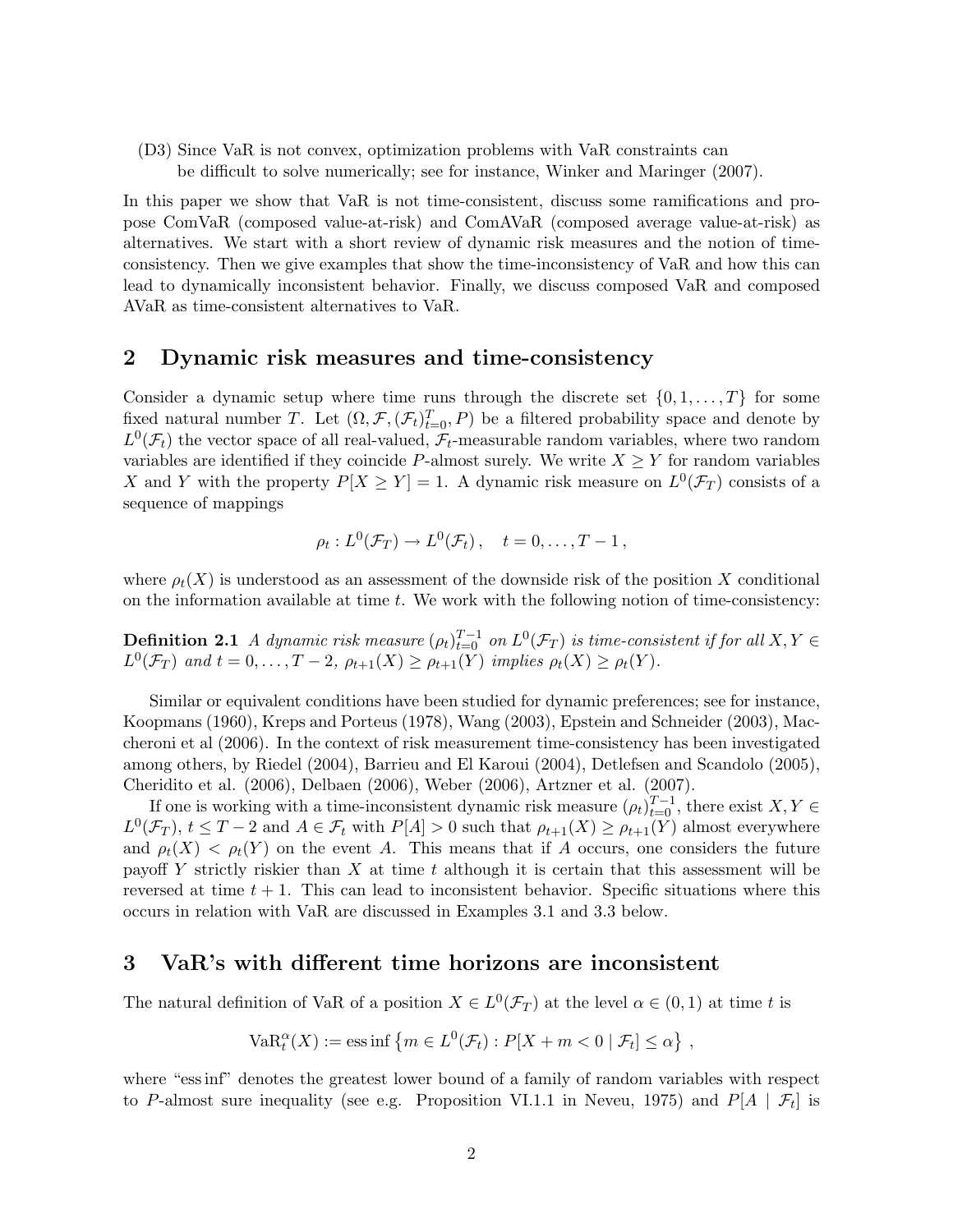the conditional expectation  $E[I_A | \mathcal{F}_t]$ . Alternatively, one can choose a regular conditional distribution  $Q_t^X$  of X with respect to  $\mathcal{F}_t$  and define  $Y \in L^0(\mathcal{F}_t)$  w-wise by

$$
Y(\omega) := -\sup \{m \in \mathbb{R} : Q_t^X(\omega, (-\infty, m)) \leq \alpha \}.
$$

Then  $Y = \text{VaR}_t^{\alpha}(X)$  P-almost surely.

The following example shows that VaRs with different time horizons are not consistent.

**Example 3.1** Fix an initial value  $s_0 > 0$ , a volatility  $\sigma > 0$  and a constant  $\nu \in \mathbb{R}$ . Let  $Z_1, Z_2$ , be two independent standard normal random variables and define a stock price process  $(S_t)_{t=0}^2$ by  $\overline{1}$  $\mathbf{r}$ 

$$
S_0 := s_0 \quad \text{and} \quad S_t := s_0 \exp\left(\sigma \sum_{j=1}^t Z_j + \nu t\right), \quad t = 1, 2.
$$

Let  $(\mathcal{F}_t)_{t=0}^2$  be the filtration generated by  $(S_t)_{t=0}^2$ . Set  $R_1 := S_1/S_0$  and  $R_2 := S_2/S_1$ . Now choose an arbitrary probability level  $\alpha \in (0,1)$ . Then there exist constants a and  $b < B$  such that

$$
\alpha < P[R_2 \le b] < P[R_2 \le B].
$$

and

$$
P[R_1 \le a]P[R_2 \le b] < \alpha < P[R_1 \le a]P[R_2 \le B].
$$

Consider the random payoffs

$$
X := -C1_E + d1_{E^c}, \quad Y := -c1_F + D1_{F^c},
$$

where C, c, D, d are constants such that  $C > c > 0$  and  $D > d > 0$ , and E, F are the random events given by

$$
E := \{ R_1 \le a, R_2 \le b \}, \quad F := \{ R_1 \le a, R_2 \le B \}.
$$

One could choose for example,  $s_0 = 1$ ,  $\sigma = 0.1$  and  $\nu = 0.06 - \sigma^2/2$  and take  $\alpha$  to be equal to 0.05. Then possible values for a, b, B would be  $a = 1$ ,  $b = 0.95$ , and  $B = 1$ . So X would be a bet against the event that the return rate  $R_1 - 1$  is negative and  $R_2 - 1$  is below  $-5\%$ . Y would be a bet against the event that  $R_1 - 1$  and  $R_2 - 1$  are both negative. In any case, one has

$$
VaR_0^{\alpha}(X) = -d, \quad VaR_0^{\alpha}(Y) = c,
$$
  
\n
$$
VaR_1^{\alpha}(X) = \begin{cases} C & \text{if } R_1 \le a \\ -d & \text{if } R_1 > a \end{cases} \quad \text{and} \quad VaR_1^{\alpha}(Y) = \begin{cases} c & \text{if } R_1 \le a \\ -D & \text{if } R_1 > a \end{cases}.
$$

So

$$
VaR_1^{\alpha}(X) > VaR_1^{\alpha}(Y) \quad \text{but} \quad VaR_0^{\alpha}(X) < VaR_0^{\alpha}(Y), \tag{3.1}
$$

and the dynamic risk measure  $(\text{VaR}_0^{\alpha}, \text{VaR}_1^{\alpha})$  is not time-consistent. This can lead to inconsistent behavior in situations like the following:

Consider a trader who wants to minimize  $VaR_t^{\alpha}$  under the constraint  $E[ . | \mathcal{F}_t] \geq m$  for some  $m \in \mathbb{R}$ . Choose D and d so large that  $D > d \geq m$  and

$$
-CP[R_2 \le b] + dP[R_2 > b] \ge m, \quad -cP[R_2 \le B] + DP[R_2 > B] \ge m.
$$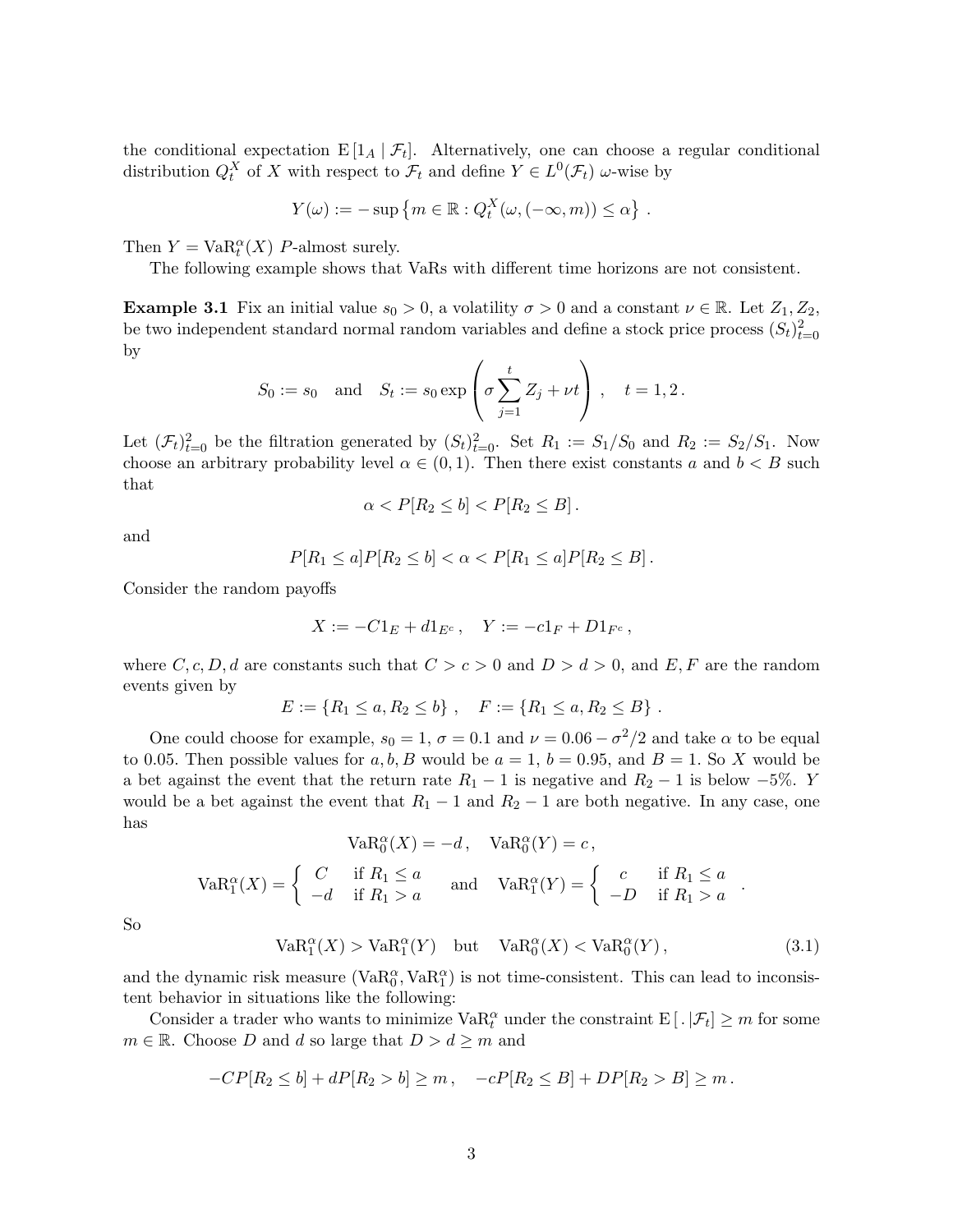Then

$$
E[X|\mathcal{F}_1] = \left\{ \begin{array}{c} -CP[R_2 \le b] + dP[R_2 > b] & \text{if } R_1 \le a \\ d & \text{if } R_1 > a \end{array} \right\} \ge m,
$$
  

$$
E[Y|\mathcal{F}_1] = \left\{ \begin{array}{c} -cP[R_2 \le B] + DP[R_2 > B] & \text{if } R_1 \le a \\ D & \text{if } R_1 > a \end{array} \right\} \ge m,
$$

and therefore also  $E[X] \geq m$  and  $E[Y] \geq m$ . So X and Y satisfy the constraint at all times, and by  $(3.1)$ , the trader prefers the future payoff X to Y at time 0 although it is certain that at time 1 s/he will regret this decision and would rather have Y than  $X$ .

**Remark 3.2** Note that for Example 3.1 to work, it is not necessary that the returns  $R_1, R_2$ be log-normal. It is enough if there exist constants  $a, b, B$  such that

$$
\alpha < P[R_2 \le b \mid R_1 \le a] \le P[R_2 \le B \mid R_1 \le a]
$$

and

$$
P[R_1 \le a, R_2 \le b] < \alpha < P[R_1 \le a, R_2 \le B].
$$

This is for instance the case when  $R_1$  and  $R_2$  are continuously distributed and independent.

Also, the example can easily be adjusted to show that  $(VaR_0^{\alpha_0}, VaR_1^{\alpha_1})$  is not time-consistent for arbitrary  $\alpha_0, \alpha_1 \in (0, 1)$ . One just has to choose the constants  $a, b, B$  such that

$$
\alpha_1 < P[R_2 \le b \mid R_1 \le a] \le P[R_2 \le B \mid R_1 \le a]
$$

and

$$
P[R_1 \le a, R_2 \le b] < \alpha_0 < P[R_1 \le a, R_2 \le B].
$$

The following is a second example that shows how the use of VaR in a dynamic setup can lead to dynamically inconsistent behavior.

**Example 3.3** Consider a trader who at time  $t$  tries to optimize the conditional preference functional

$$
U_t(X) = \mathbb{E}[u(X)|\mathcal{F}_t] - \lambda \operatorname{VaR}_t^{\alpha}(X), \qquad (3.2)
$$

where  $\lambda > 0$ ,  $\alpha \in (0, 1)$  and  $u : \mathbb{R} \to \mathbb{R}$  is a strictly increasing concave function with  $u(0) = 0$ . The idea is that the trader wants to optimize expected utility but is penalized for taking too much risk.

Specify a stock price process  $(S_t)_{t=0}^2$  as in Example 3.1 and choose constants  $a, b < B$  such that the following relations hold:

$$
\alpha < P[R_2 \le b] < P[R_2 \le B],
$$
\n
$$
P[R_1 \le a]P[R_2 \le b] < \alpha < P[R_1 \le a]P[R_2 \le B]
$$

Then define

$$
X := -C1_E + d1_{E^c}, \quad Y := -c1_F + D1_{F^c}
$$

for

$$
E := \{ R_1 \le a, R_2 \le b \}, \quad F := \{ R_1 \le a, R_2 \le B \},
$$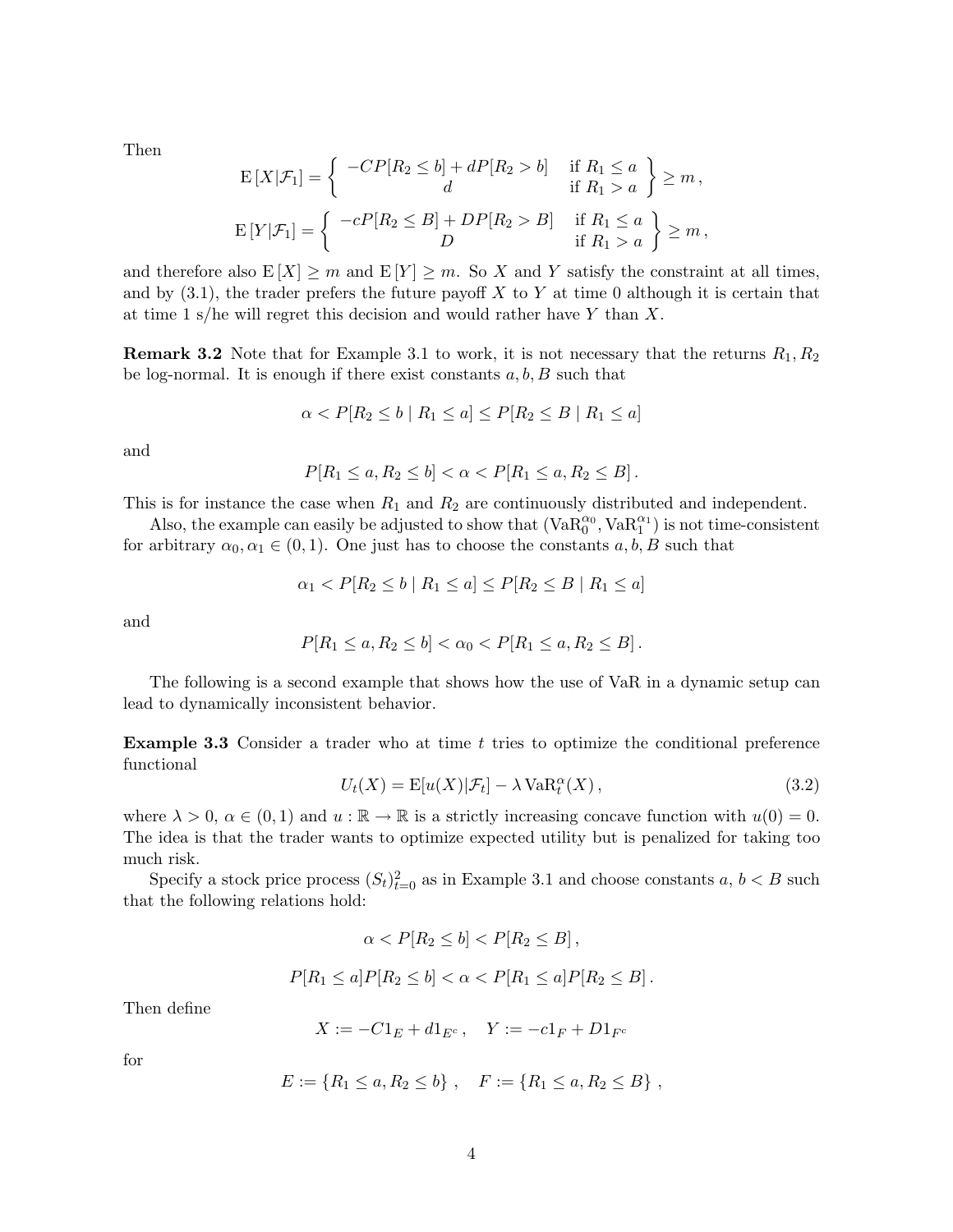and constants  $C > c > 0$  and  $D > d > 0$  such that

$$
\frac{u(D)}{u(d)} = \frac{P[R_2 > b]}{P[R_2 > B]},
$$
\n
$$
c > \frac{u(D)P[F^c] - u(d)P[E^c]}{\lambda} - d,
$$
\n
$$
\frac{u(-C)}{u(-c)} = \frac{P[R_2 \le B]}{P[R_2 \le b]}.
$$
\n(3.3)

Then, at time  $t = 0$  one has,

$$
U_0(X) = u(-C)P[E] + u(d)P[E^c] + \lambda d
$$
  
=  $u(-c)P[F] + u(d)P[E^c] + \lambda d$   
>  $u(-c)P[F] + u(D)P[F^c] - \lambda c = U_0(Y)$ .

On the other hand, at time  $t = 1$  on  $\{R_1 \le a\}$ ,

$$
U_1(X) = u(-C)P[R_2 \le b] + u(d)P[R_2 > b] - \lambda C
$$
  
=  $u(-c)P[R_2 \le B] + u(D)P[R_2 > B] - \lambda C$   
<  $u(-c)P[R_2 \le B] + u(D)P[R_2 > B] - \lambda c = U_1(Y)$ ,

and on  $\{R_1 > a\},\$ 

$$
U_1(X) = u(d) + \lambda d < u(D) + \lambda D = U_1(Y) \, .
$$

Hence, again at time  $t = 0$  the trader prefers the future payoff X to Y even to the extent that if s/he is owning Y, s/he is willing to pay money to swap Y with X. However, s/he knows that in every possible scenario at time 1,  $s$ /he will assess the situation differently and prefer Y to  $X$ .

Remark 3.4 The same problem as in Example 3.3 occurs for preference functionals of the form

$$
U_t(X) = \mathbb{E}[u(X)|\mathcal{F}_t] - \lambda[\text{VaR}_t^{\alpha}(X) - m]^+.
$$
\n(3.4)

Here the trader is not penalized if s/he stays within the risk limit  $m \geq 0$  but has to pay a linear penalty if the limit is exceeded.

To see that (3.4) is dynamically inconsistent, consider the same model as in Example 3.3. But choose the constant  $c$  so that instead of  $(3.3)$  it satisfies

$$
c > \left\{ \frac{u(D)P[F^c] - u(d)P[E^c]}{\lambda} + m, m \right\}.
$$

Then  $(c - m)^+ = c - m$  and  $(C - m)^+ = C - m$ . So at time  $t = 0$ , we have

$$
U_0(X) = u(-C)P[E] + u(d)P[E^c] - \lambda(-d - m)^+ = u(-c)P[F] + u(d)P[E^c] > u(-c)P[F] + u(D)P[F^c] - \lambda(c - m) = U_0(Y).
$$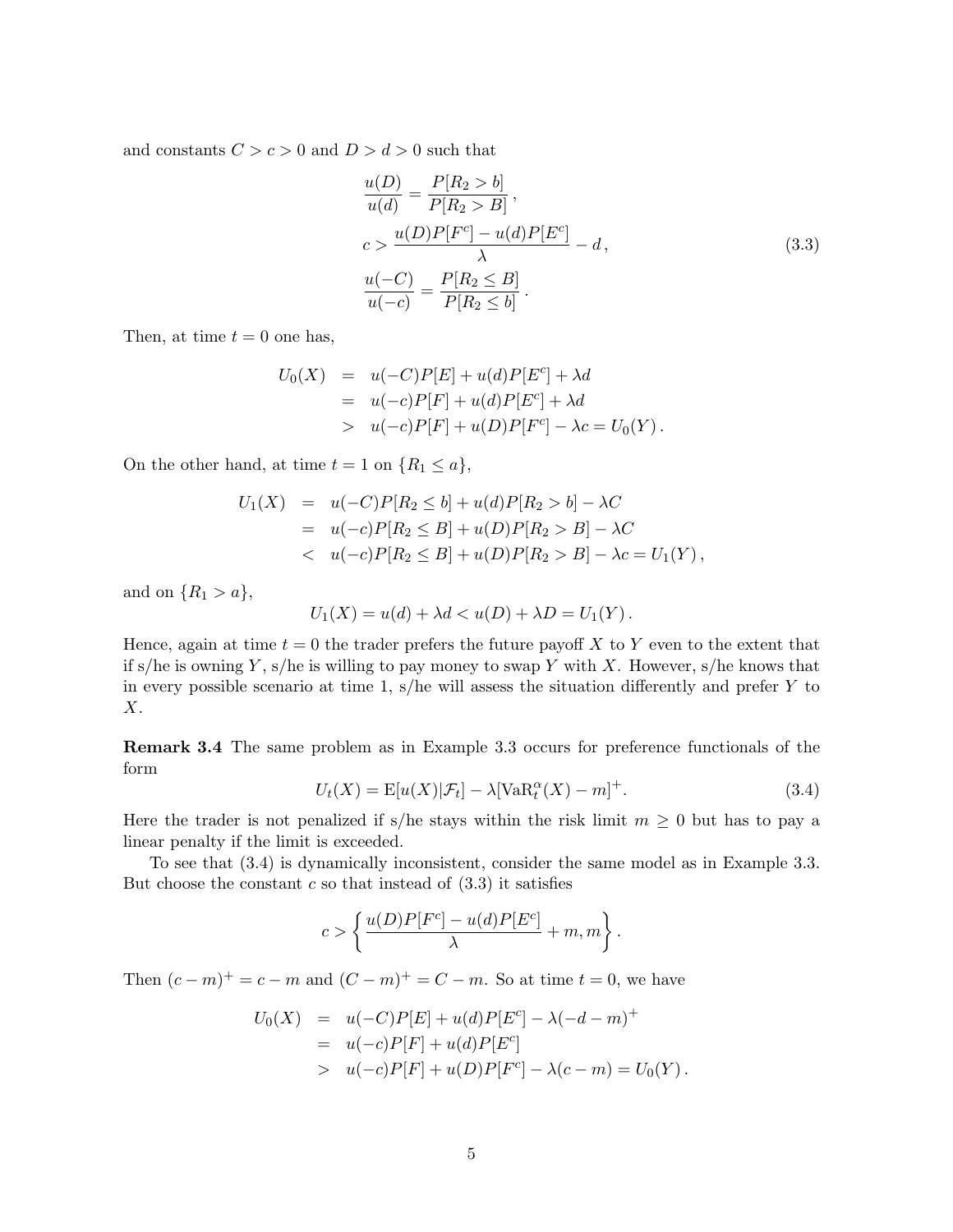On the other hand, at time  $t = 1$  on  $\{R_1 \le a\}$ ,

$$
U_1(X) = u(-C)P[R_2 \le b] + u(d)P[R_2 > b] - \lambda(C - m)
$$
  
=  $u(-c)P[R_2 \le B] + u(D)P[R_2 > B] - \lambda(C - m)$   
 $< u(-c)P[R_2 \le B] + u(D)P[R_2 > B] - \lambda(c - m) = U_1(Y),$ 

and on  $\{R_1 > a\},\$ 

$$
U_1(X) = u(d) - \lambda(-d - m)^+ = u(d) < u(D) = u(D) - (-D - m)^+ = U_1(Y).
$$

Remark 3.5 VaR in a dynamic setup has also been discussed in other papers, like for instance, Basak and Shapiro (2001), Berkelaar et al. (2005), Leippold et al. (2006) and Cuoco et al. (2007). However, in the first two papers, VaR is only measured at time 0. In the other two, it is updated. But at time t, VaR of positions at time  $t + \tau$  is measured for fixed  $\tau > 0$ . Also, in practice VaR is often calculated for a fixed time to maturity (for instance, one day) as opposed to a fixed maturity date. In all these instances the question of time-consistency does not arise.

# 4 Composed VaR

A possible way to make VaR time-consistent is to compose one-period VaR's over time. Fix  $\alpha \in (0,1)$  and start with ComVa $R_{T-1}^{\alpha}(X) := \text{VaR}_{T-1}^{\alpha}$ . For  $t \leq T-2$ , define recursively

 $\mathrm{ComVaR}_t^{\alpha}(X) := \mathrm{VaR}_t^{\alpha}$  $\left(-\text{ComVaR}_{t+1}^{\alpha}(X)\right)$ ¢ .

Then  $(\text{ComVaR}_{t}^{\alpha})_{t=0}^{T-1}$  is time-consistent by construction. We emphasize that for  $t \leq T-2$ , Va $R_t^{\alpha}$  and ComVa $R_t^{\alpha}$  are different risk measures on  $L^0(\mathcal{F}_T)$ . ComVa $R_t^{\alpha}$  still has the drawbacks (D1)–(D3). However, if VaR is used to measure the risk of positions which are, for instance, elliptically distributed, then  $(D1)$ – $(D3)$  do not pose a problem; see for example, Theorem 6.8 in McNeil et al. (2005).

# 5 Composed AVaR

If positions are not elliptically distributed, there are situations where the use of a coherent or convex risk measure provides much better risk assessments than VaR, see Artzner et al.  $(1999)$  or Föllmer and Schied  $(2004)$ . A popular static coherent risk measure is AVaR (average value-at-risk). At the level  $\alpha \in (0,1)$ , it is defined by

$$
A VaR^{\alpha}(X) := \frac{1}{\alpha} \int_0^{\alpha} VaR^u(X) du.
$$

It is equal to the conditional value-at-risk introduced in Rockafellar and Uryasev (2000, 2002) and Pflug (2000). For continuously distributed  $X$ , it also coincides with tail conditional expectation, £ l<br>E

$$
TCE^{\alpha}(X) := -E[X|X \le q^{\alpha}_{+}(X)] = E[-X | -X \ge VaR^{\alpha}(X)].
$$

Situations where AVaR behaves better than traditional risk measures are for example discussed in Alexander and Baptista (2004), Agarwal and Naik (2004), Merino and Nyfeler (2004). The dynamic extension of AVaR is given by

$$
A \text{VaR}_t^{\alpha}(X) := \frac{1}{\alpha} \int_0^{\alpha} \text{VaR}_t^u(X) du.
$$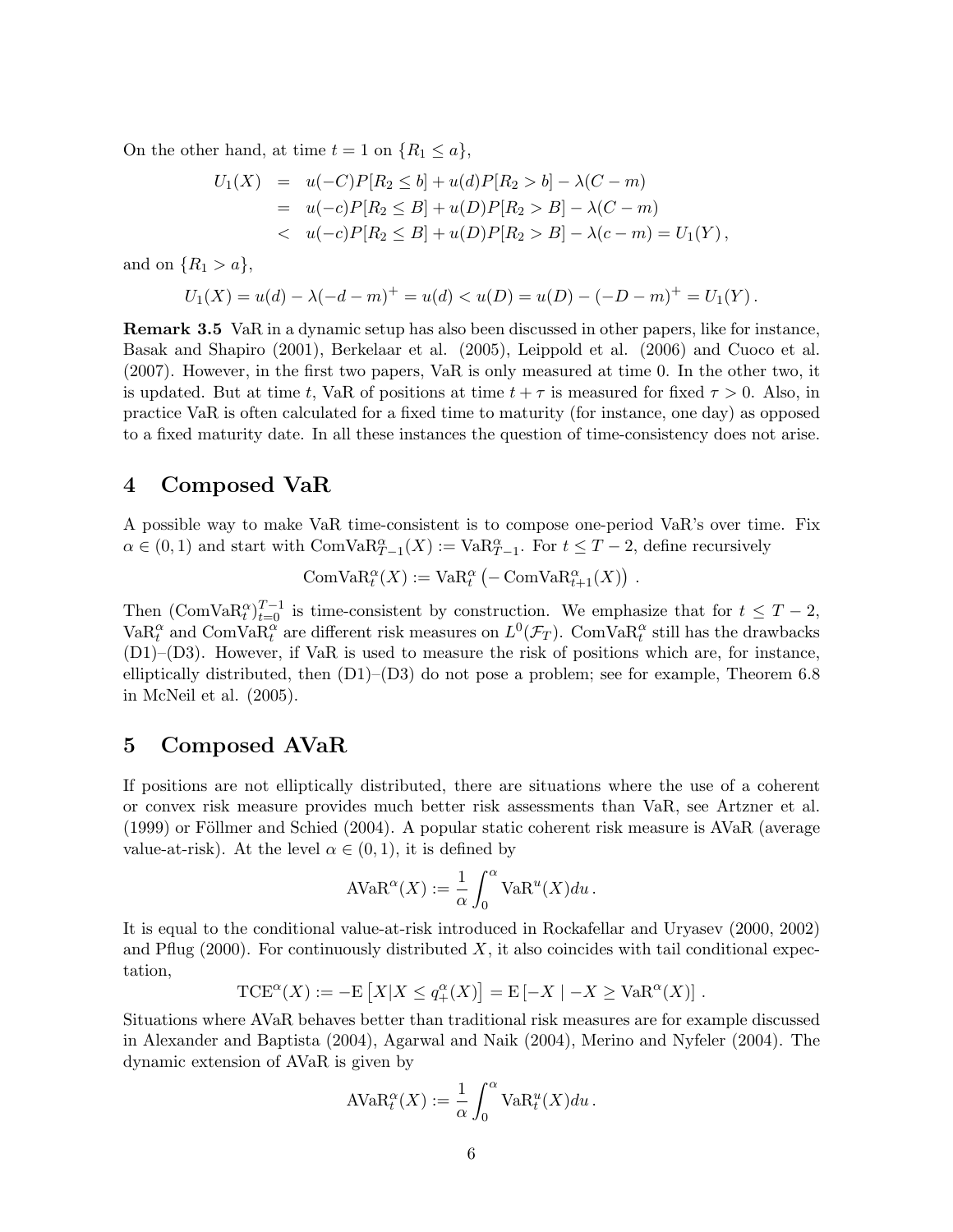It is shown in Artzner et al. (2007) that AVaR is not time-consistent. As for VaR, this can be corrected by composing one-period AVaR's: Define ComAVa $R_{T-1}^{\alpha}(X) := AVaR_{T-1}^{\alpha}(X)$  and then recursively,

> ComAVa $R_t^{\alpha}(X) := AVaR_t^{\alpha}$  $\left(-\text{ComAVAR}_{t+1}^{\alpha}(X)\right)$ ¢ for  $t \leq T-2$ .

 $(\text{ComAVAR}_{t}^{\alpha})_{t=0}^{T-1}$  is time-consistent by construction, and it inherits all the coherency properties from  $AVaR^{\alpha}$ .

# References

Alexander, G.J., Baptista, A.M. 2004. A comparison of VaR and CVaR constraints on portfolio selection with the mean-variance model. Management Science 50(9), 1261–1273.

Agarwal, V., Naik, N.Y. 2004. Risks and portfolio decisions involving hedge funds. Review of Financial Studies 17, 63–98.

Artzner, P., Delbaen F., Eber, J.M, Heath, D. 1999. Coherent measures of risk. Math. Finance 9(3), 203–228.

Artzner, P., Delbaen, F., Eber, J.M., Heath, D., Ku, H. 2007. Coherent multiperiod risk adjusted values and Bellman's principle. Ann. Oper. Res. 152, 5–22.

Barrieu, P., El Karoui, N. 2004. Optimal derivatives design under dynamic risk measures. Mathematics of Finance, 13–25, Contemp. Math., 351, Amer. Math. Soc., Providence, RI.

Basak, S., Shapiro, A. 2001. Value-at-risk based risk management: Optimal policies and asset prices. Review of Financial Studies 14, 371–405.

Berkelaar, A., Cumperayot, P., Kouwenberg, R.R.P. 2005. The effect of VaR-based risk management on asset prices and volatility smile. European Financial Management 8, 65–78.

Cheridito, P., Delbaen, F., Kupper, M. 2006. Dynamic monetary risk measures for bounded discrete-time processes. Electronic Journal of Probability 11, 57–106.

Cuoco, D., He, H., Issaenko, S. 2008. Optimal dynamic trading strategies with risk limits. Oper. Res. 56(2), 358–368.

Delbaen, F. 2006. The structure of m-stable sets and in particular of the set of risk neutral measures. In memoriam Paul-André Meyer: Séminaire de Probabilités XXXIX, 215–258. LNM 1874, Springer, Berlin.

Detlefsen, K., Scandolo, G. 2005. Conditional and dynamic convex risk measures. Finance and Stochastics 9(4), 539–561.

Duffie, D., Pan, J. 1997. An overview of value at risk. Journal of Derivatives 4, 7–49.

Epstein, L.G., Schneider, M. 2003. Recursive multiple-priors. J. Econom. Theory 113(1), 1–31.

Föllmer, H., Schied, A. 2004. Stochastic Finance: An Introduction in Discrete Time. Second Edition. de Gruyter Studies in Mathematics, 27. Walter de Gruyter & Co., Berlin.

Jorion, P. 2001. Value at Risk: The New Benchmark for Controlling Market Risk. McGraw-Hill, New York.